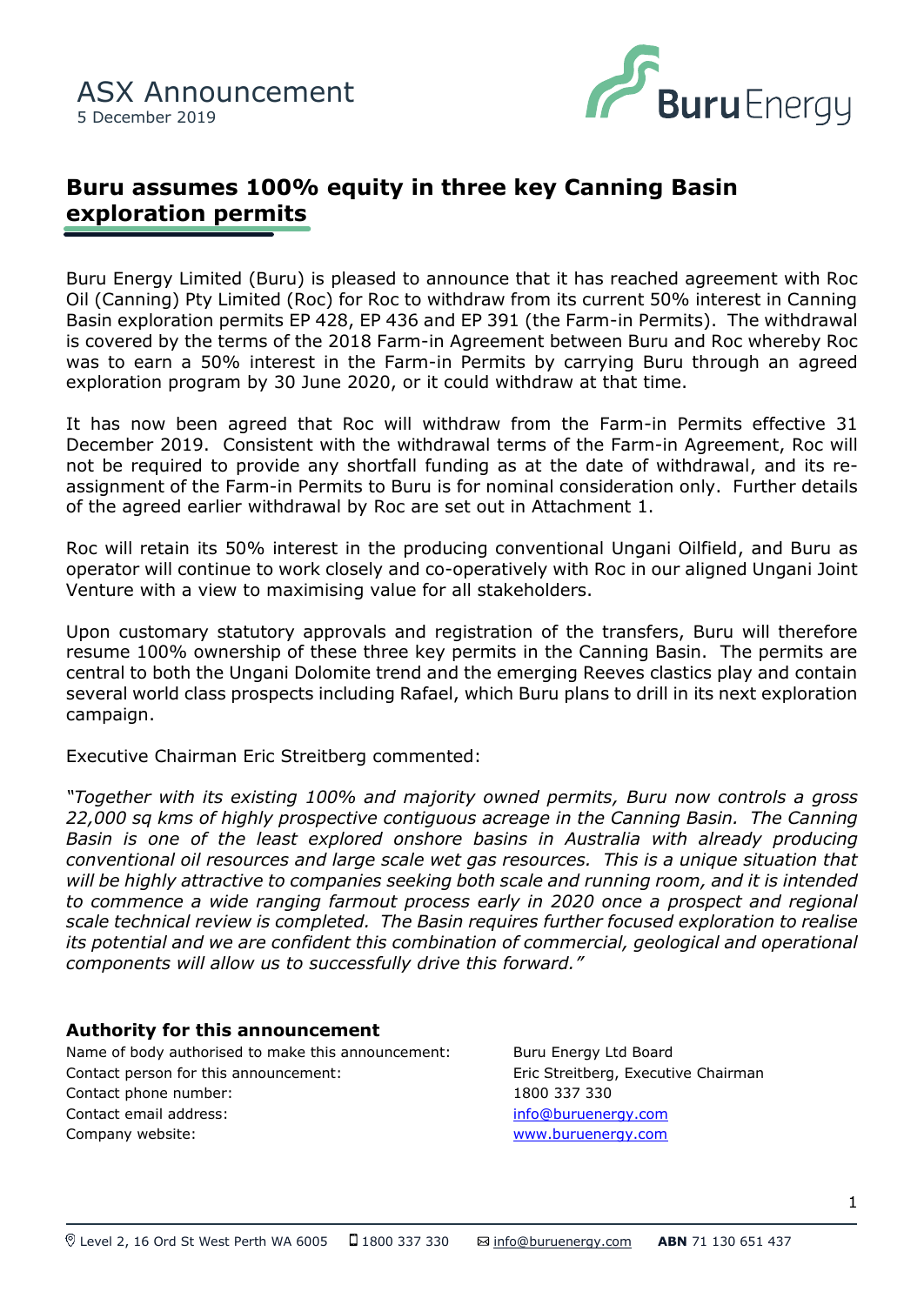# **Attachment 1 Details of the transactions in accordance with ASX Guidance Note 8**

# **A. Parties to the agreements are:**

Buru Energy Limited (Buru) Roc Oil (Canning) Pty Limited (Roc)

## **B. The assets the subject of the transactions with before and after holdings:**

| <b>Permit</b>              | <b>Registered Holder</b><br><b>before Transaction</b> | <b>Permit Type</b>        | <b>Registered Holder</b><br>after Transaction |
|----------------------------|-------------------------------------------------------|---------------------------|-----------------------------------------------|
| <b>Exploration Permits</b> |                                                       |                           |                                               |
| EP391                      | Buru 50% and Roc 50%                                  | <b>Exploration Permit</b> | Buru 100%                                     |
| EP428                      | Buru 50% and Roc 50%                                  | <b>Exploration Permit</b> | Buru 100%                                     |
| EP436                      | Buru 50% and Roc 50%                                  | <b>Exploration Permit</b> | Buru 100%                                     |

### **C. Summary of key contractual matters**

#### **Sale and Purchase Agreement (SPA) – Exploration Permits EP391, EP428 and EP436**

- 1. Buru and Roc have agreed to terminate the Farm-in Agreement entered into in 2018 (FA) and for Roc to assign its 50% interests in exploration permits EP391, EP428 and EP436 to Buru with an Effective Date of 31 December 2019.
- 2. Buru has agreed to release Roc from all its obligations under the FA and the permits, and the consideration for the assignment is a nominal payment by Buru of \$1.
- 3. As further consideration of Roc's early withdrawal from these permits, Buru has granted Roc a back-in right over a maximum 3-year period to the Adoxa-1 well to the extent that a production licence is granted upon confirmation of a hydrocarbon discovery after flow testing this well. This back-in right is for a 50% interest in any such production licence and, if exercised by Roc, would require its reimbursement of costs and payment of standard sole risk well premiums to Buru. The back-in right will automatically terminate if Buru decides at its discretion to abandon the Adoxa-1 well prior to any flow test.
- 4. The transfers and assignments of the exploration permit interests are subject to standard regulatory approvals.

#### **D. Commercial implications**

Buru will now be responsible for 100% of all costs and liabilities in relation to the Farmin Permits.

#### **E. Other matters**

The transactions do not involve the issue of securities or changes to the Board or management of Buru.